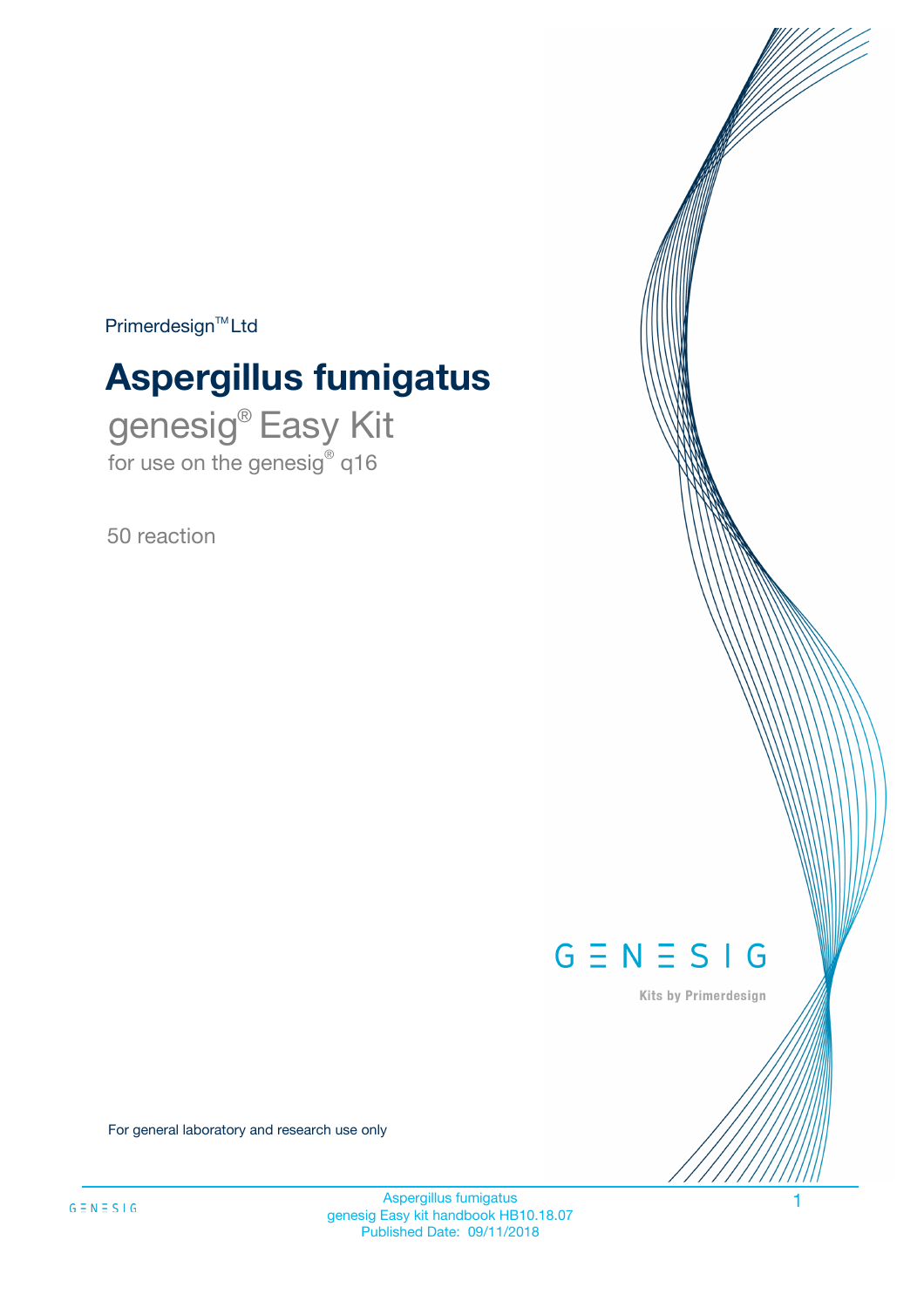# genesig® Easy: at a glance guide

#### **For each DNA test**

| Component              | <b>Volume</b> | Lab-in-a-box pipette |  |
|------------------------|---------------|----------------------|--|
| reaction mix           | $10 \mu$      |                      |  |
| <b>Your DNA sample</b> | $10 \mu$      |                      |  |

#### **For each positive control**

| Component                 | <b>Volume</b>   | Lab-in-a-box pipette |  |
|---------------------------|-----------------|----------------------|--|
| reaction mix              | 10 <sub>µ</sub> |                      |  |
| Positive control template | $10 \mu$        |                      |  |

#### **For each negative control**

| Component    | Volume          | Lab-in-a-box pipette |  |
|--------------|-----------------|----------------------|--|
| reaction mix | $10 \mu$        |                      |  |
| <b>Water</b> | 10 <sub>µ</sub> |                      |  |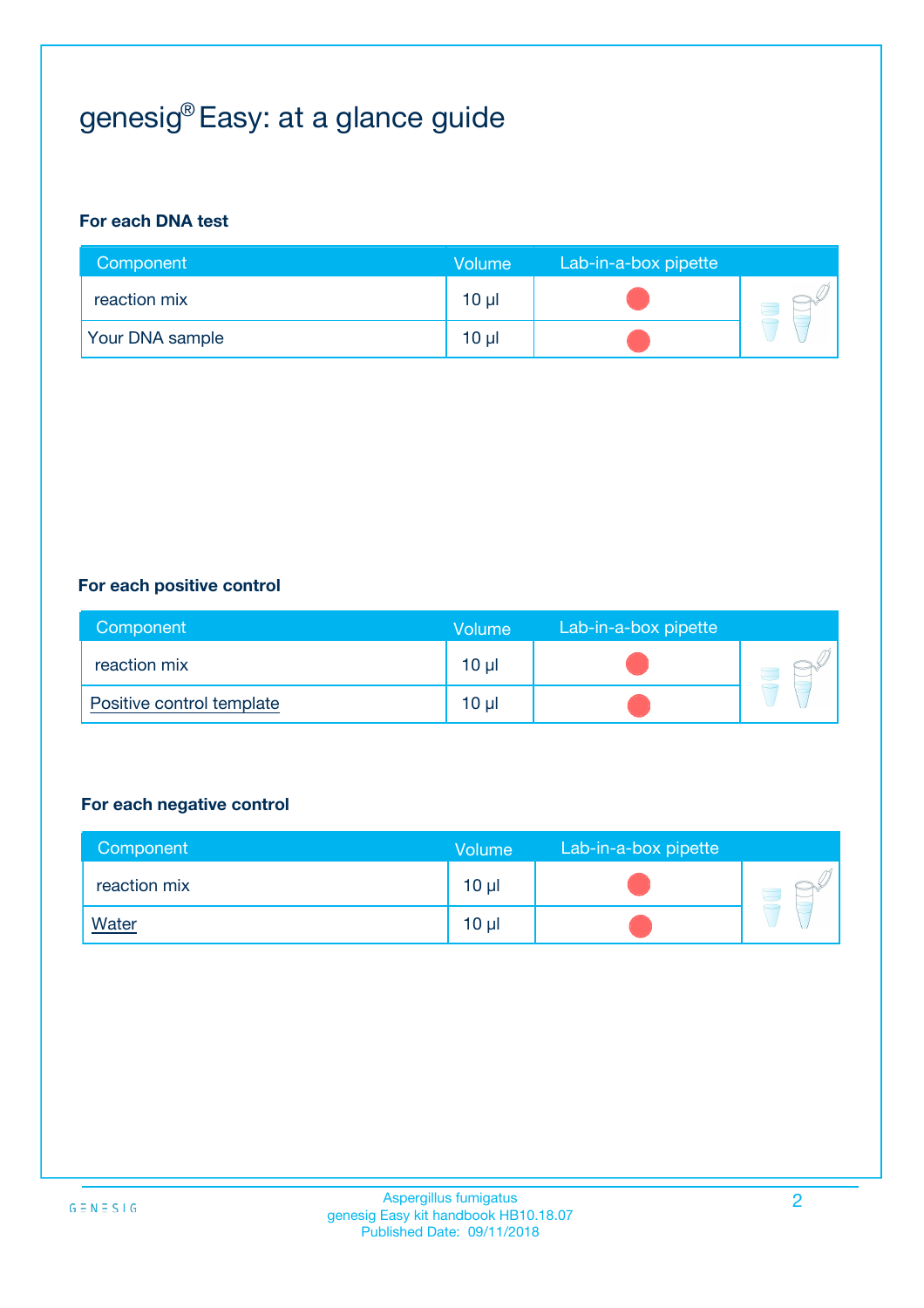# Kit Contents



## Reagents and equipment to be supplied by the user

#### **genesig® q16 instrument**

#### **genesig® Easy Extraction Kit**

This kit is designed to work well with all processes that yield high quality RNA and DNA but the genesig Easy extraction method is recommended for ease of use.

#### **genesig® Lab-In-A-Box**

The genesig Lab-In-A-Box contains all of the pipettes, tips and racks that you will need to use a genesig Easy kit. Alternatively if you already have these components and equipment these can be used instead.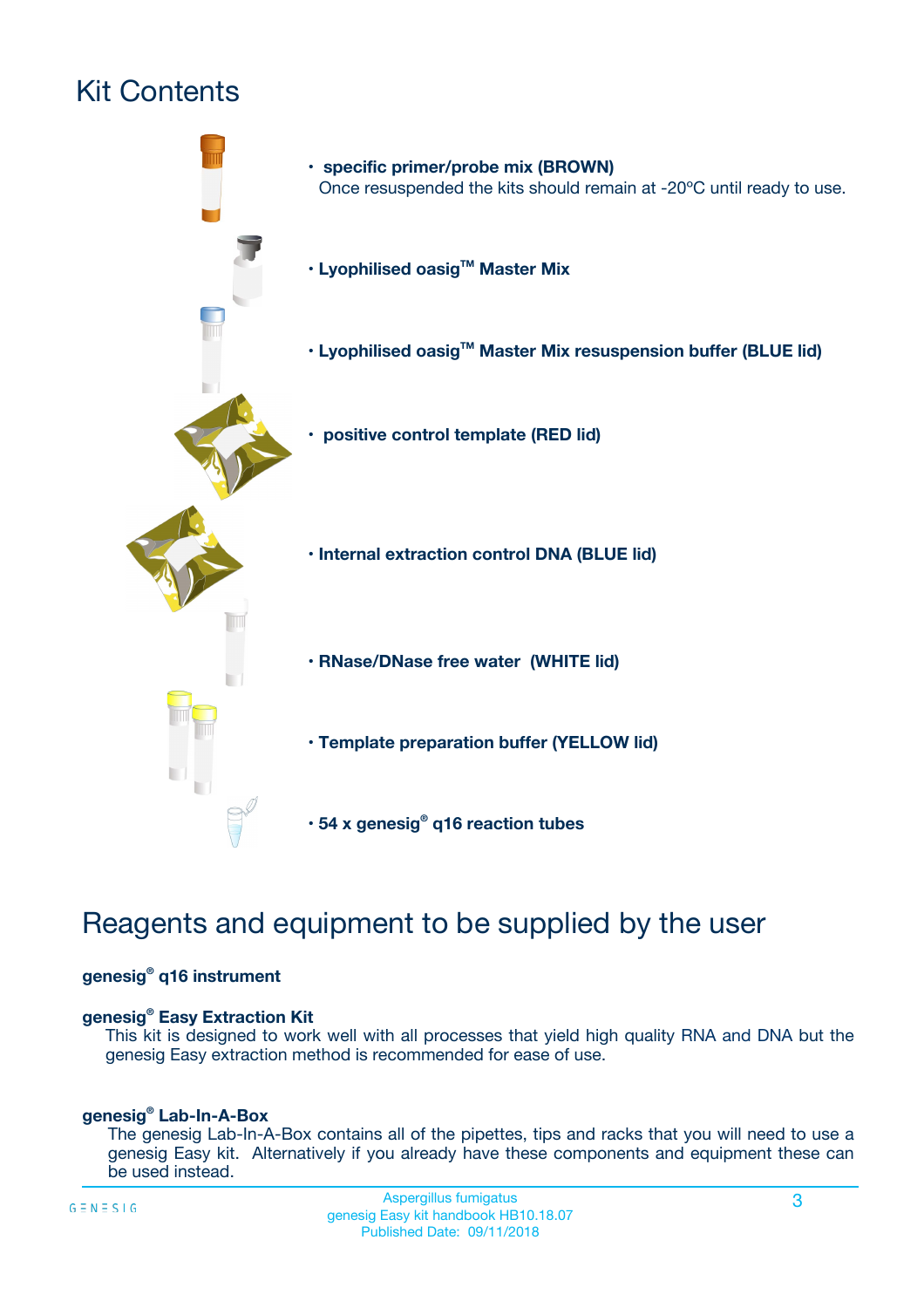## Step-by-step guide

### 1. Create your reaction mix



Use the blue pipette to transfer 500µl**\*** of the oasig Master Mix resuspension buffer into the tube of lyophilised oasig Master Mix and mix well by gently swirling. Then transfer all of that master mix into the brown tube labelled primers/probe.

**\***Transfering 525µl of the oasig Master Mix resuspension buffer to your oasig Master Mix (instead of the 500µl recommended above) will enable you to take full advantage of the 50 reactions by accounting for volume losses during pipetting. In order to do so with the genesig Easy fixed volume pipettes use 1x blue, 2x red and 1x grey pipettes to make the total volume. Please be assured that this will not adversely affect the efficiency of the test.

Cap and shake tube to mix. A thorough shake is essential to ensure that all components are resuspended. **Failure to mix well can produce poor kit performance.**

Leave to stand for 5 minutes. Now your reaction mix is ready to use.

Store the reaction mix in the freezer from hereon.

#### Top tip

- Ensure that the reaction mix is mixed thoroughly before each use by shaking.
- **•** Once resuspended do not expose genesig Easy kit to temperatures above -20°C for longer than 30 minutes at a time.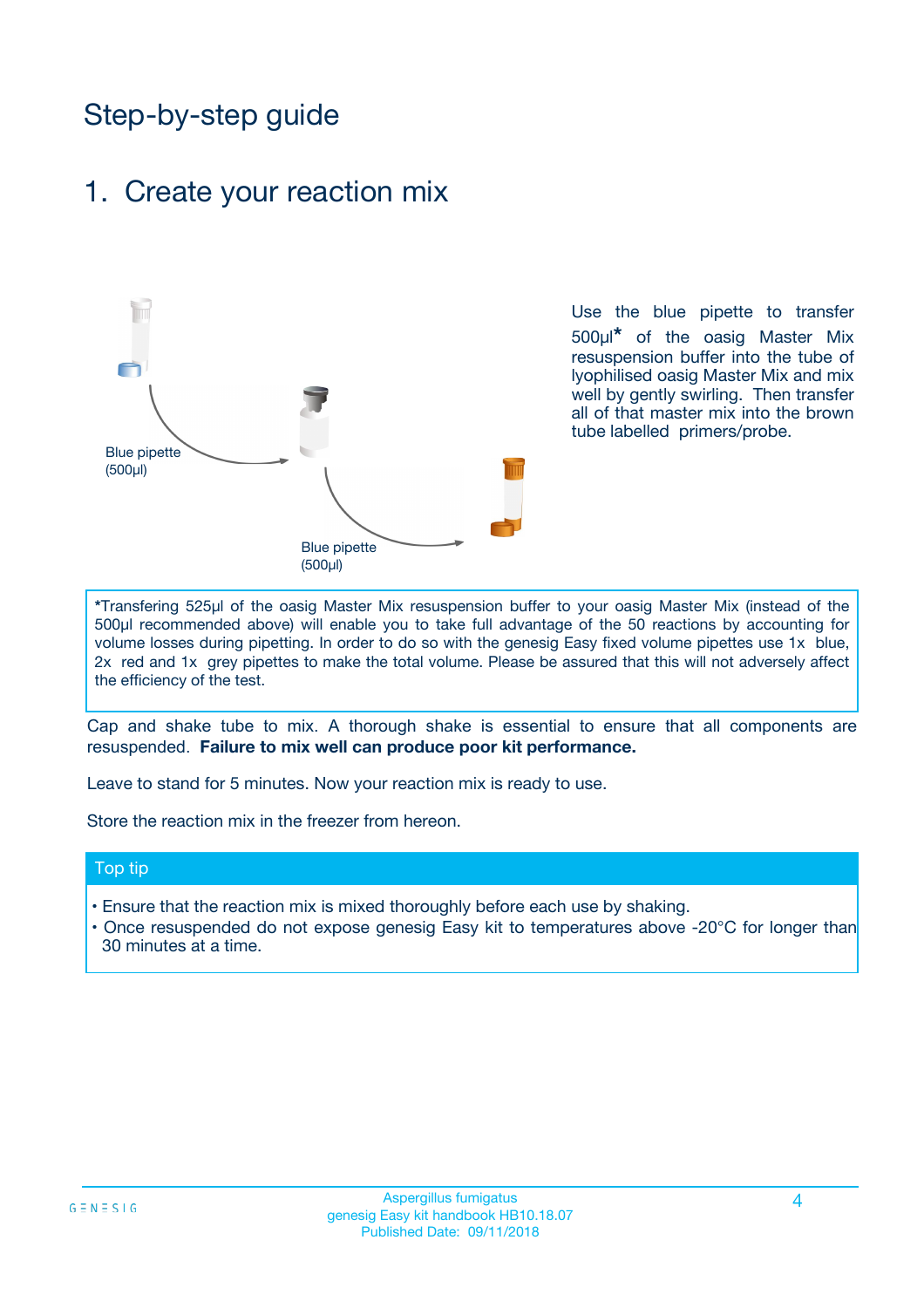# 2. Internal extraction control



Use the blue pipette to transfer 1000µl (2 x 500µl) of template preparation buffer into the Internal Extraction Control DNA tube. Cap and shake tube to mix.

Your kit contains Internal Extraction Control DNA. This is added to your biological sample at the beginning of the DNA extraction process. It is extracted along with the DNA from your target of interest. The q16 will detect the presence of this Internal Extraction Control DNA at the same time as your target. This is the ideal way to show that your DNA extraction process has been **successful.** 

#### **If you are using an alternative extraction kit:**

Use the red pipette to transfer 10µl of Internal Extraction Control DNA to your sample **after** the lysis buffer has been added then follow the rest of the extraction protocol.

#### **If you are using samples that have already been extracted:**

Use the grey pipette to transfer 5µl of Internal Extraction Control DNA to your extracted sample.

### 3. Add reaction mix to all reaction tubes



For every reaction to be run, use the red pipette to add 10µl of your reaction mix to every tube.

#### Top tip

- Always pipette the reaction mix directly into the bottom of the tube.
- You can label the tube lids to aid your reaction setup but avoid labelling tube sides.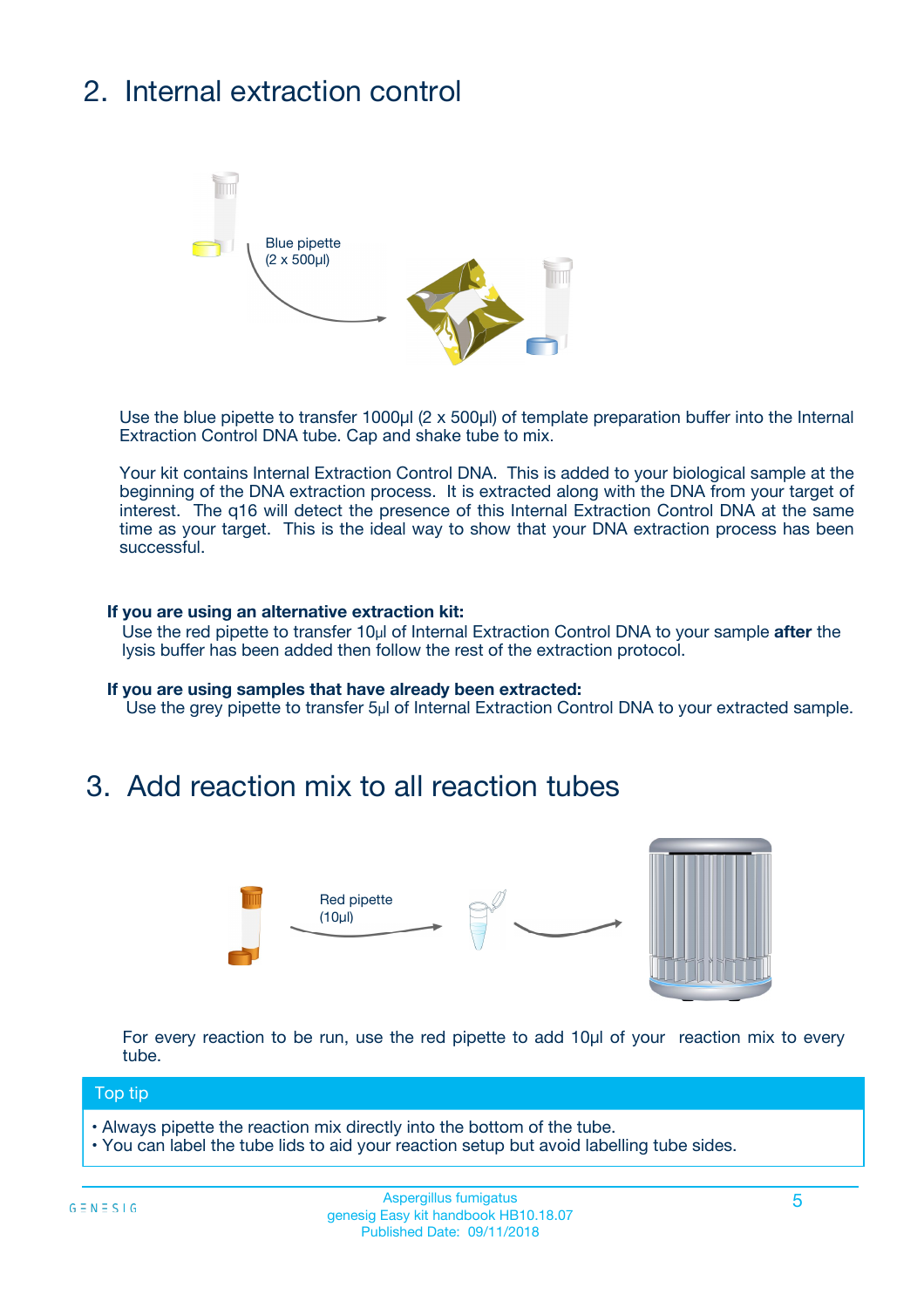### 4. Negative control



For each test you will require a negative control. Instead of DNA, water is used. This sample should typically prove negative thus proving that all of your positive samples really are positive.

To create a negative control reaction simply use the red pipette to add 10µl of the water to the required reaction tubes. Close these tubes after adding the water.

Because some genesig kit targets are common in the environment you may occasionally see a "late" signal in the negative control. The q16 software will take this into account accordingly.

#### Top tip

**•** Always add the water to the side of the tube to reduce the introduction of bubbles.

### 5. Set up a test



For each sample you wish to analyse, use the red pipette to add 10µl of your DNA sample to the required reaction tubes. Close these tubes after adding the sample. Always change pipette tips between samples.

#### Top tip

**•** Always add the DNA sample to the side of the tube to reduce the introduction of bubbles.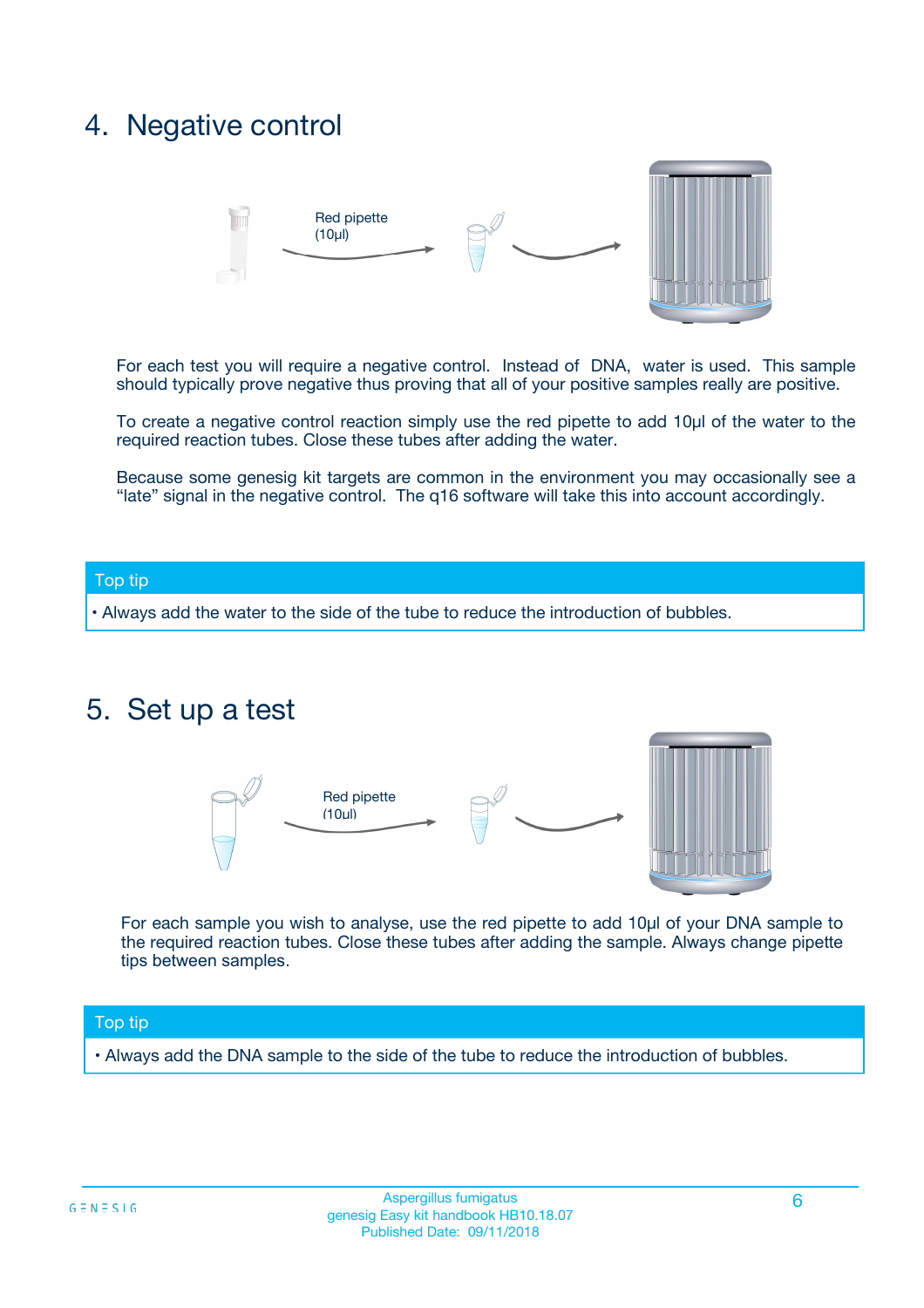### 6. Positive control



Use the blue pipette to transfer 1000µl (2 x 500µl) of template preparation buffer into the positive control template tube. Cap and shake tube to mix.

Each time you run a test you will require a positive control. This is a small portion of DNA from your target of interest. It serves two purposes:

1. It will always test positive so it shows that everything is working as it should be.

2. The q16 software knows how much DNA is present in the positive control. So it can automatically compare your sample of interest with the positive control to calculate the amount of target DNA in your sample.

To create a positive control reaction, simply use 10µl of the positive control instead of your DNA sample.



Take great care when setting up your positive control. The positive control template has the potential to give you a false positive signal in your other samples. Set positive controls up last after all other sample tubes are closed. Always change pipette tips between samples. You may even choose to set up positive controls in a separate room.

#### Top tip

**•** Always add the positive control to the side of the tube to reduce the introduction of bubbles.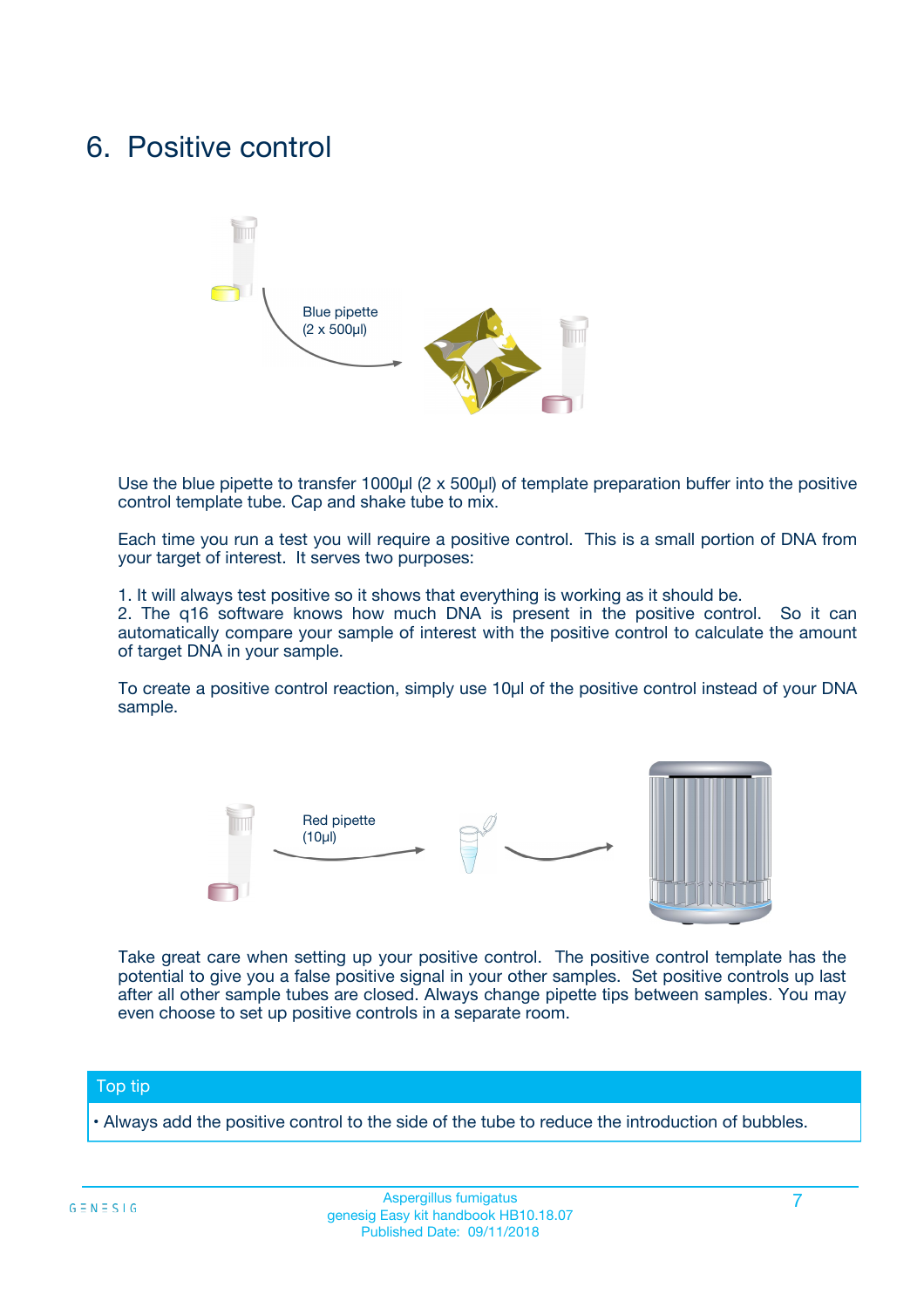# 7. Running the test

Place the tubes into the correct positions in your q16 as defined by the software, this may include positioning of empty tubes to ensure that the q16 lid is balanced. The run can then be started.

| genesig q16 PCR software - 1.2                                               |                                     | $\Box$                                                                                  |
|------------------------------------------------------------------------------|-------------------------------------|-----------------------------------------------------------------------------------------|
| Unsaved (New Experiment 2<br>$\vert \cdot \vert$<br><b>Open Experiments:</b> | <b>D</b> Open<br>Save<br>$\Box$ New | Save As<br><b>C</b> Close<br>$G \equiv N \equiv S \mid G$<br><b>&amp; Configuration</b> |
| Setup<br><b>Results</b><br><b>Stages:</b>                                    |                                     |                                                                                         |
| <b>Notes</b>                                                                 | Samples                             | <b>Tests</b>                                                                            |
| <b>Name and Details</b>                                                      | Color<br>Name                       | Note<br>Color<br>Note<br>Name                                                           |
| New Experiment 2017-10-26 11:06                                              | Sample 1                            | ع<br>条<br>Test 1                                                                        |
| Kit type: genesig® Easy Target Detection kit                                 | Sample 2                            |                                                                                         |
| Instrument Id.:                                                              | Sample 3                            | $\qquad \qquad \blacksquare$<br>$\qquad \qquad \blacksquare$                            |
| Run Completion Time:                                                         | Sample 4                            |                                                                                         |
| <b>Notes</b>                                                                 | Sample 5<br>A<br>v                  | $\triangle$<br>4<br>$\oplus$<br>₩                                                       |
| <b>Well Contents</b>                                                         |                                     | <b>Run</b>                                                                              |
| Pos.<br>Test                                                                 | Sample                              | <b>Run Status</b>                                                                       |
| Test 1<br>-1                                                                 | <b>Negative Control</b>             | $\blacktriangle$                                                                        |
| $\overline{2}$<br>Test 1                                                     | <b>Positive Control</b>             |                                                                                         |
| $\overline{\mathbf{3}}$<br>Test 1                                            | Sample 1                            | Show full log                                                                           |
| Test 1<br>$\overline{4}$                                                     | Sample 2                            |                                                                                         |
| 5<br>Test 1                                                                  | Sample 3                            | <b>Run Control</b>                                                                      |
| 6<br>Test 1                                                                  | Sample 4                            |                                                                                         |
| $\overline{7}$<br>Test 1                                                     | Sample 5                            |                                                                                         |
| 8                                                                            |                                     | $\triangleright$ Start Run<br>Abort Run                                                 |
| <b>JOD FURTY TUDE TO BUILDED IN</b>                                          |                                     | $\overline{\mathbf{v}}$                                                                 |

#### Top tip

- Before loading tubes into the q16, check for bubbles! Flick the bottom of the tubes to remove any bubbles that may have formed during the test setup.
- Apply centrifugal force with a sharp wrist action to ensure all solution is at the bottom of the reaction tube.
- When repeating a test you can use a previous file as a template by clicking 'open' then selecting File name > Files of Type > Experiment file as template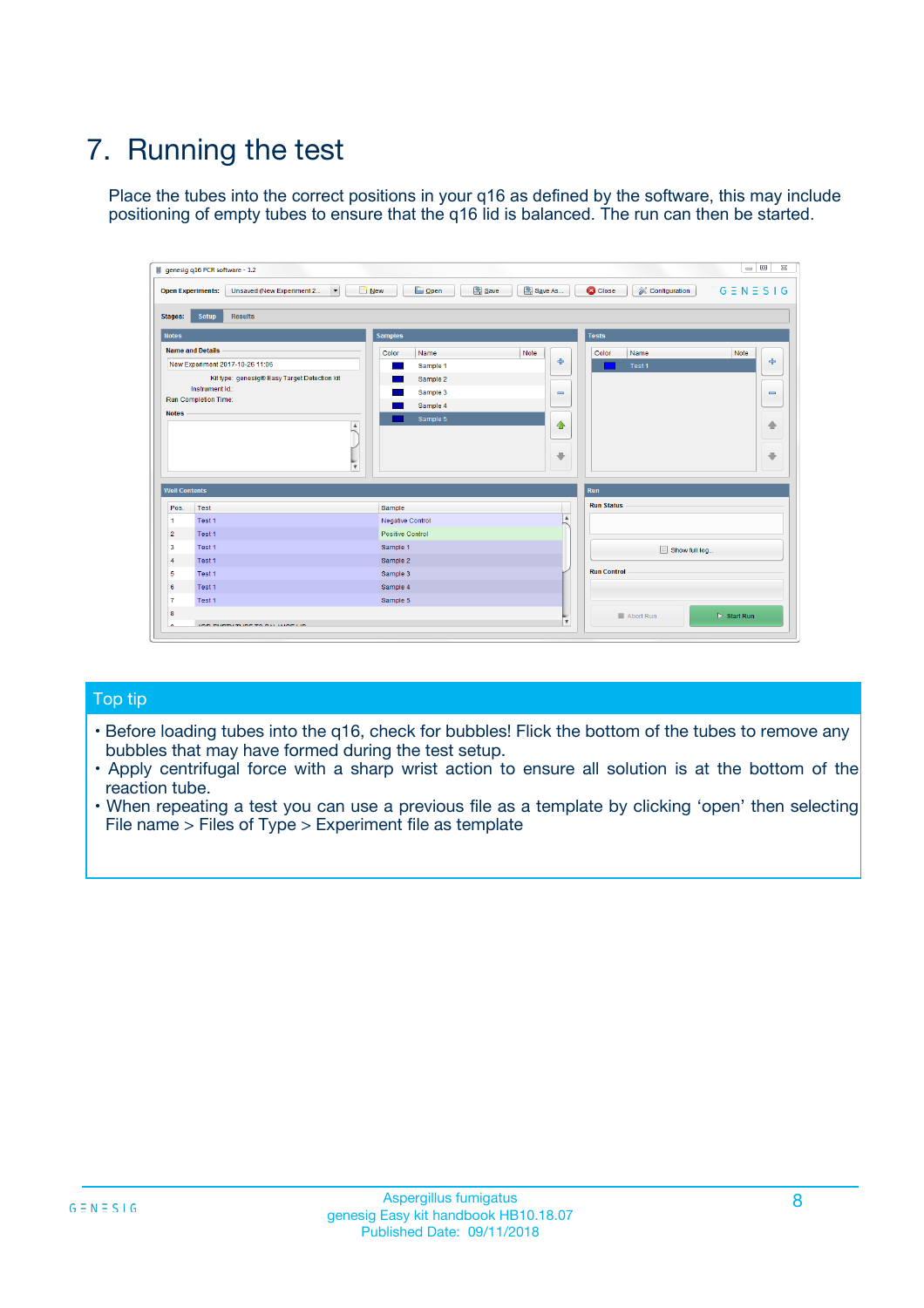## What do my results mean?

Analysis of your data is carried out automatically by the genesig q16. The following information is designed to help you fully understand a result or to troubleshoot:

### "Positive"

#### **Explanation**

Your sample has produced a positive result. Your target of interest is present and you can use the reported quantity.

"Negative"

#### **Explanation**

Your sample has produced a negative result. The target is not present in your sample.

### "Test contaminated"

#### **Explanation**

The Negative Control should be completely free of any DNA. If you see this error message it means that at some point during the setup, the Negative Control has been contaminated with DNA and has given a positive signal. This contamination has invalidated the test. The Positive Control and your test samples are both possible sources of contaminating DNA. The genesig q16 reaction tubes from previous runs will also contain very high amounts of DNA so it is important that these are carefully disposed of after the run is completed and NEVER OPENED. It may be the case that your kits have become contaminated which will lead to the same problem occurring repeatedly.

#### **Solutions**

1. Clean your working area using a commercial DNA remover solution to ensure the area is DNA free at the start of your run and re-run the test

2. If the problem persists then the kit has become contaminated and it will have to be discarded and replaced with a new kit. When you open the new kit, run a simple test to show that changing the kit has solved the problem. Prepare a test which includes only the Positive Control, the Negative Control and one 'mock sample'. For the 'mock sample' add water instead of any sample DNA. The result for the Negative Control and the mock sample should be negative indicating that contamination is no longer present.

#### **Preventive action**

An ideal lab set-up has a 'Clean area' where the test reagents are prepared and a 'sample area' where DNA samples and the Positive Control template are handled. The best workflow involves setting up all the test components (excluding the positive control template) in the clean area and then moving the tests to the sample area for sample and Positive Control addition. If this method is followed then the kit components are always kept away from possible sources of contamination. For extra security the Negative Control can be completely prepared and sealed in the clean area. All work areas should be decontaminated regularly with DNA remover.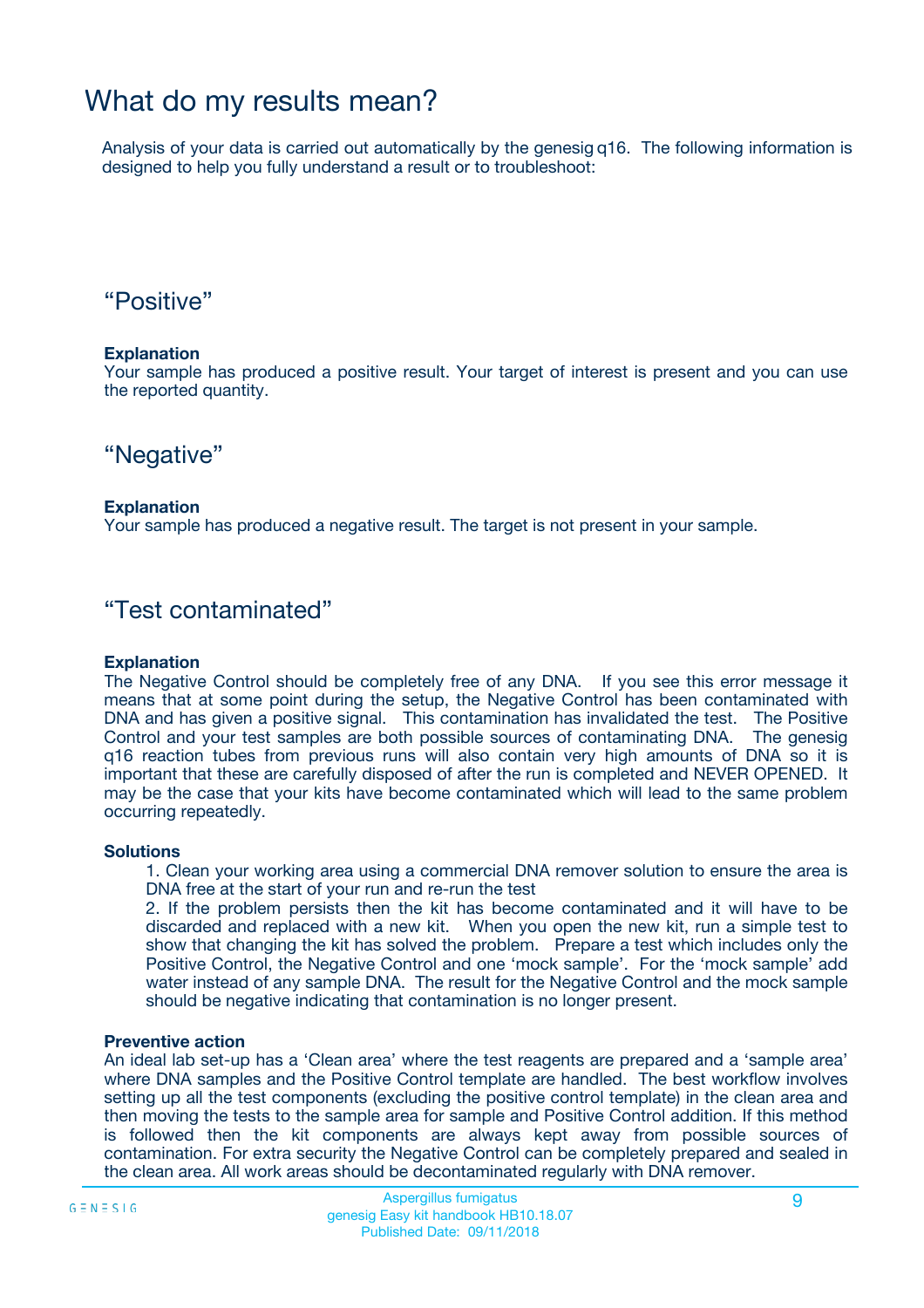### "Sample preparation failed"

#### **Explanation**

The test has failed because the quality of the sample was not high enough. The Internal Extraction Control component identifies whether the sample has been prepared correctly and is of suitable quality. This error message means that this quality control test has failed and the sample quality is not high enough for analysis.

#### **Solutions**

- 1. Check the sample preparation protocol for any user errors then repeat.
- 2. Poor quality samples can result from overloading the sample preparation protocol with too much starting material. Try reducing the amount of starting material then repeat.

3. Failing to add the Internal extraction Control DNA to your sample during the sample preparation protocol can also lead to a reported result of "sample preparation failed". Ensure that this step has not been overlooked or forgotten. If your samples are derived from an archive store or from a process separate from your genesig Easy extraction kit; you must add 5µl of Internal Extraction Control DNA into each 0.5ml of your sample to make it suitable for use on the q16.

### "Positive result, poor quality sample"

#### **Explanation**

The test is positive so if you are only interested in obtaining a 'present or absent' answer for your sample then your result is reliable. However, the test contains an Internal Extraction Control component that identifies if the sample is of high quality. This quality control test has failed and the sample is not therefore of high enough quality to accurately calculate the exact copy number of DNA present. If you require quantitative information for your sample then proceed with the solutions below.

#### **Solution**

For appropriate solutions, read the "Sample preparation failed" section of this handbook.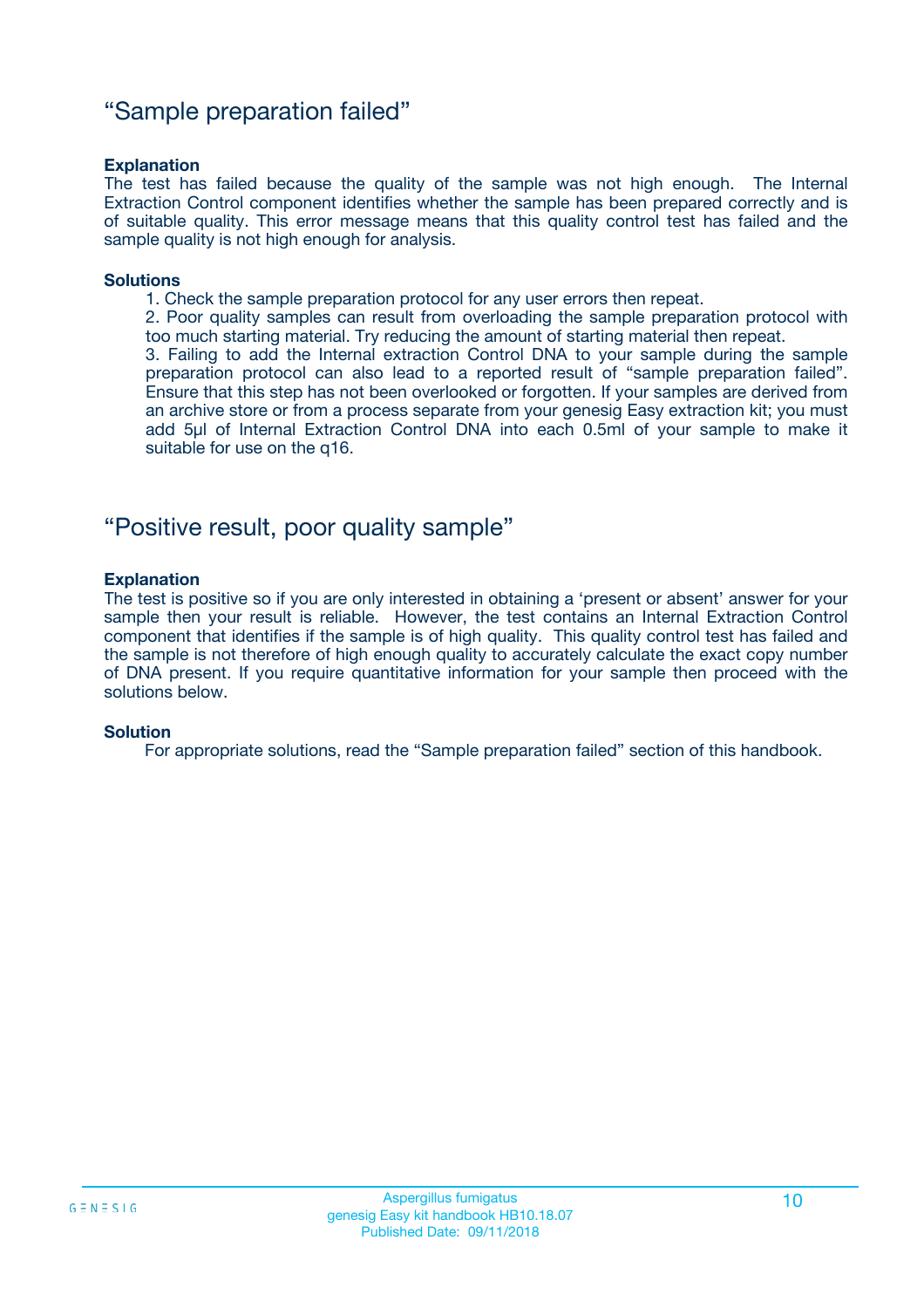### "Test failed"

#### **Explanation**

The test has failed because the Positive Control has not worked. The Positive Control is present to show that all aspects of the test are working correctly together. When this control test fails, the test as a whole is invalidated. This finding indicates that a problem has occurred in the reaction set-up part of the experiment and has nothing to do with sample preparation.

#### **Solutions**

- 1. Check the entire workflow and test set-up to look for any user errors, then repeat the test e.g. have the right colour pipettes and solutions been used with the correct tubes?
- 2. Ensure the positive and negative controls are inserted into the correct wells of your q16.

3. A component of the test may have 'gone off' due to handing errors, incorrect storage or exceeding the shelf life. When you open a new kit, run a simple test to show that changing the kit has solved the problem. Prepare a test which includes only the Positive Control, the Negative Control and one 'mock sample'. For the 'mock sample' add internal control template instead of any sample DNA. If the Positive Control works, the mock sample will now be called as a negative result.

### "Test failed and is contaminated"

#### **Explanation**

The Positive Control is indicating test failure, and the Negative Control is indicating test contamination. Please read the "Test Failed" and "Test contamination" sections of this technical support handbook for a further explanation.

#### **Solution**

For appropriate solutions, read both the "Test failed" and "Test contaminated" sections of this handbook.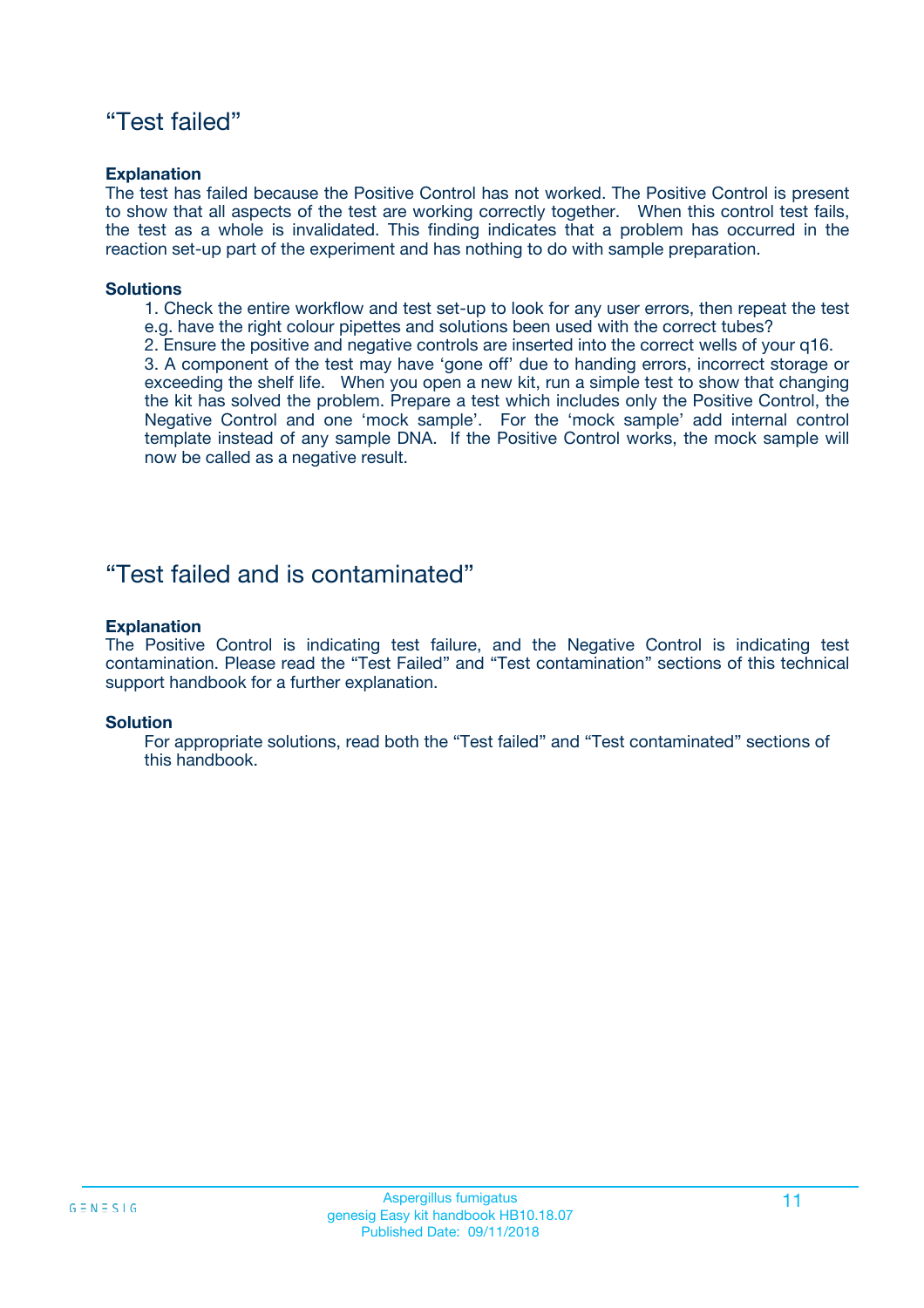## Aspergillus fumigatus

Aspergillus fumigatus is a pathogenic fungus of the genus Aspergillus. It is a saprotroph that is found widely in nature, typically in soil and decaying organic matter, such as compost heaps, and is the causative agent for the disease aspergillosis. A. fumigatus has a haploid 29.4 Mb genome that forms eight chromosomes. It forms colonies that produce hyphae known as conidiophores that produce thousands of minute grey-green conidia (2–3 μm) that readily become airborne. Inhaling the spores can result in allergic bronchopulmonary aspergillosis, pulmonary aspergilloma or invasive aspergillosis.

Infection occurs after inhalation and it is estimated that everybody inhales several hundred spores each day; typically these are quickly eliminated by the immune system in healthy individuals. The fungus is more likely to become pathogenic in immunocompromised individuals. Due to the small size of conidia, many can become deposited in alveoli where they interact with innate effecter cells, usually leading to their destruction. If they evade the immune system they emerge from dormancy and make a morphological switch to hyphae after germinating in the pulmonary alveoli. Germination occurs either extracellularly or in type II pneumocyte endosomes. Following germination, filamentous hyphal growth results in epithelial penetration and subsequent penetration of the vascular endothelium. This causes cellular damage and induces repair mechanisms, including a proinflammatory response, which results in intravascular thrombosis and localized tissue necrosis. Dissemination through the blood stream only occurs in severely immunocomprimised individuals and can affect major organs including the brain, heart and kidneys.

Symptoms vary depending on the severity of the infection. A fungus ball in the lung may be asymptomatic, may cause repeated coughing up of blood or occasionally severe, even fatal, bleeding. Invasive aspergillosis of the lungs often causes coughing, fever, chest pain and difficulty breathing. When deeper tissues are affected symptoms include fever, chills, shock, delirium, and blood clots. The person may develop kidney failure, liver failure and breathing difficulties. Death can occur quickly.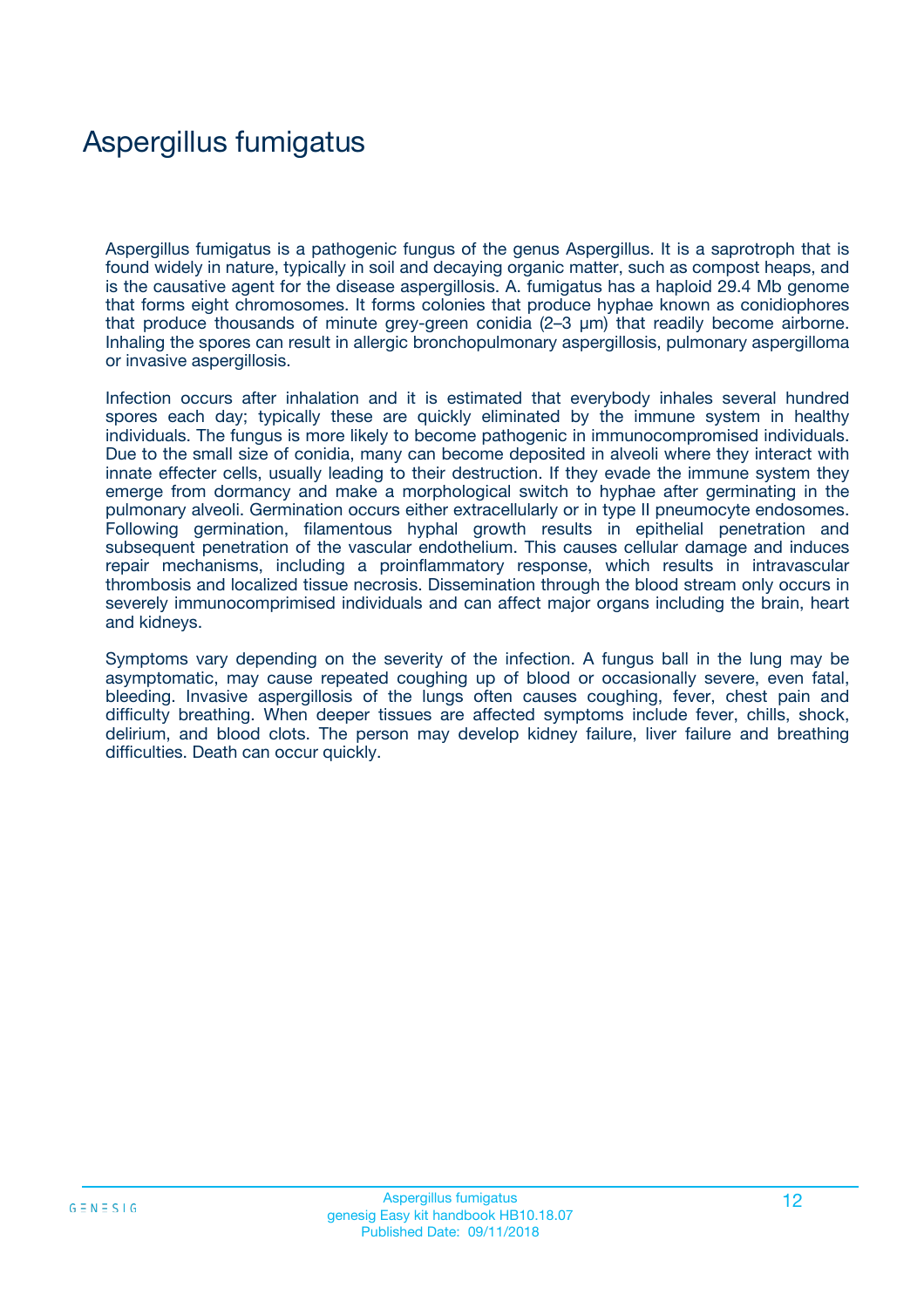## **Specificity**

The Primerdesign genesig Kit for Aspergillus fumigatus () genomes is designed for the in vitro quantification of genomes. The kit is designed to have a broad detection profile. Specifically, the primers represent 100% homology with over 95% of the NCBI database reference sequences available at the time of design.

The dynamics of genetic variation means that new sequence information may become available after the initial design. Primerdesign periodically reviews the detection profiles of our kits and when required releases new versions.

If you require further information, or have a specific question about the detection profile of this kit then please send an e.mail to enquiry@primerdesign.co.uk and our bioinformatics team will answer your question.